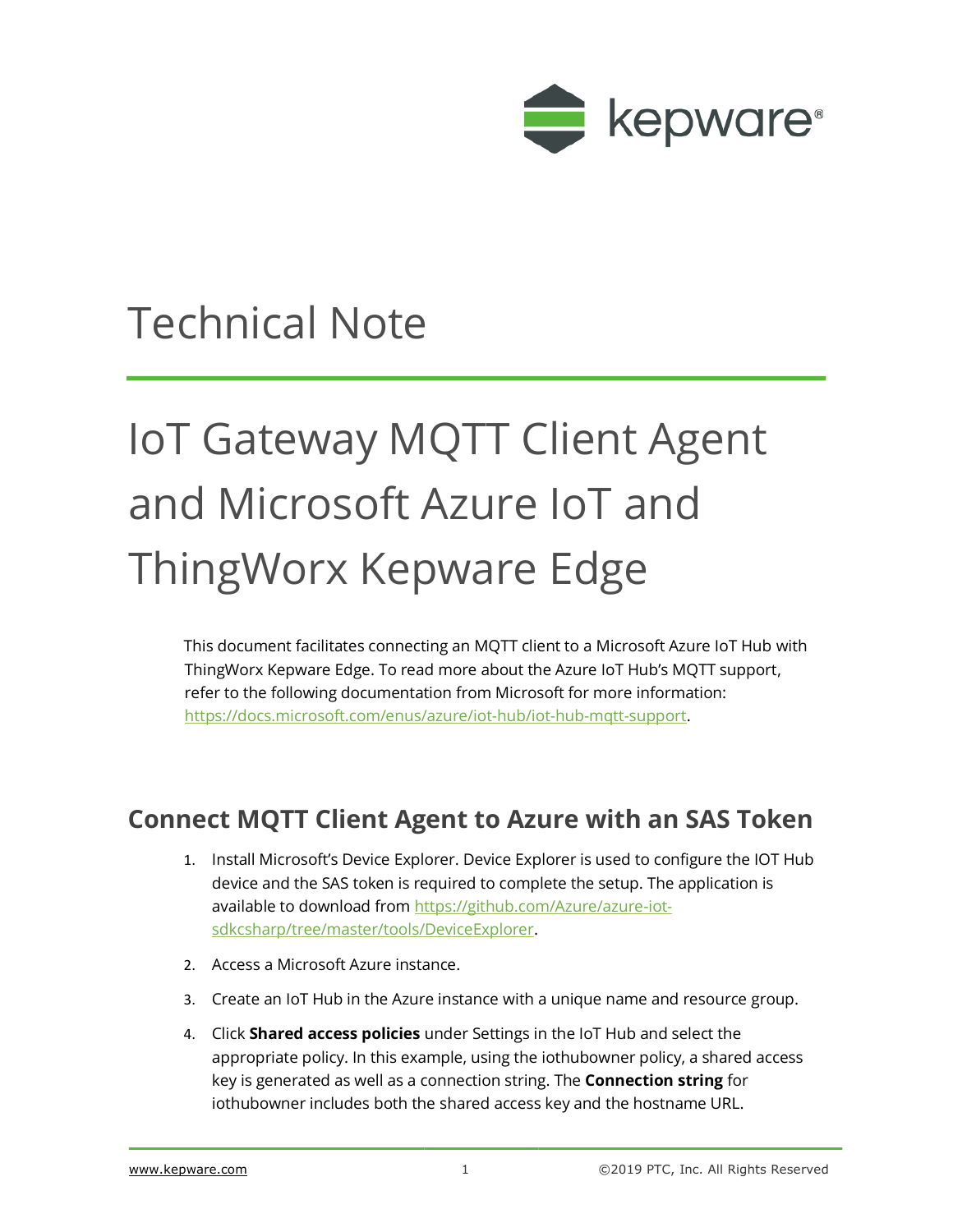| <b>Microsoft Azure</b>     |                                                                                                                        |                                                                  | O Search resources, services, and docs                              | $\star \quad \text{Q} \quad \text{&} \quad \text{&} \quad \text{&} \quad \text{&} \quad \text{&} \quad \text{&} \quad \text{&} \quad \text{&} \quad \text{&} \quad \text{&} \quad \text{&} \quad \text{&} \quad \text{&} \quad \text{&} \quad \text{&} \quad \text{&} \quad \text{&} \quad \text{&} \quad \text{&} \quad \text{&} \quad \text{&} \quad \text{&} \quad \text{&} \quad \text{&} \quad \text{&} \quad \text{&} \quad \text{&} \quad \text{&} \quad \text{&} \quad \text{&} \$ |
|----------------------------|------------------------------------------------------------------------------------------------------------------------|------------------------------------------------------------------|---------------------------------------------------------------------|--------------------------------------------------------------------------------------------------------------------------------------------------------------------------------------------------------------------------------------------------------------------------------------------------------------------------------------------------------------------------------------------------------------------------------------------------------------------------------------------|
| $+$ Create a resource      | Home 3 Jol Hub > kepwaremott - Shared access policies<br>loT Hub<br>$x \times x$<br>mattroy10gmail (Default Directory) | $\sum_{i \in \mathbb{N}^*}$ kepwaremqtt - Shared access policies |                                                                     | iothubowner<br>kepatewnptt                                                                                                                                                                                                                                                                                                                                                                                                                                                                 |
| E All services             | → Add ■■ Edit columns<br>*** More                                                                                      | P Search (Ctrl+/)                                                | Add                                                                 | Fill Save X Docard CJ Regenerate keys <b>B</b> Delete                                                                                                                                                                                                                                                                                                                                                                                                                                      |
| $\star$ <i>INVORTES</i>    | Filter by name                                                                                                         | N Overview                                                       |                                                                     | Access police name                                                                                                                                                                                                                                                                                                                                                                                                                                                                         |
| <b>Dashboard</b>           | NAME T.                                                                                                                | Activity log                                                     | loT Hub uses permissions to grant access to et<br>on functionality. | <b>Juthuhowner</b>                                                                                                                                                                                                                                                                                                                                                                                                                                                                         |
| <b>HI</b> All resources    | $\sum$ kepwaremott                                                                                                     | Access control (IAM)                                             |                                                                     | Permissions<br>V Registry read O                                                                                                                                                                                                                                                                                                                                                                                                                                                           |
| <b>D</b> Resource groups   |                                                                                                                        | $P$ Togs                                                         | D Search to Niter Jams<br><b>POLICY</b>                             | Pegistry write O                                                                                                                                                                                                                                                                                                                                                                                                                                                                           |
| <b>4</b> Quickstart Center |                                                                                                                        | F Events                                                         | iothubowner                                                         | Service connect <sup>0</sup>                                                                                                                                                                                                                                                                                                                                                                                                                                                               |
| App Services               |                                                                                                                        | <b>SETTINGS</b>                                                  | service                                                             | Device connect O                                                                                                                                                                                                                                                                                                                                                                                                                                                                           |
| F Function Apps            |                                                                                                                        | Shared access policies                                           | device                                                              |                                                                                                                                                                                                                                                                                                                                                                                                                                                                                            |
| SQL databases              |                                                                                                                        | <sup>O</sup> Pricing and scale                                   | registryRead                                                        | Shared access keys                                                                                                                                                                                                                                                                                                                                                                                                                                                                         |
| Azure Cosmos DB            |                                                                                                                        | Cloerations monitoring                                           | registryReadWrite                                                   | Primary key O<br>$\overline{p}$<br>G3F7yu4dkNe+VYsRtuefytFckfip5ef/X2UG4uL2ImOls                                                                                                                                                                                                                                                                                                                                                                                                           |
| Virtual machines           |                                                                                                                        | - IP Filter                                                      |                                                                     | Secondary key O<br>$\overline{D}$<br>etbirghnflviBPhGGUFTTP/EVtA7dnn+Mk4pgT04nu8g                                                                                                                                                                                                                                                                                                                                                                                                          |
| <b>Load balancers</b>      |                                                                                                                        | Certificates                                                     |                                                                     | Connection string-primary key @<br>$\mathbb{D}$<br>HostName-kepwaremott2.azure-devices.net-SharedAccessKey                                                                                                                                                                                                                                                                                                                                                                                 |
| Storage accounts           |                                                                                                                        | <b>E</b> Properties                                              |                                                                     | Connection string-secondary key @<br>m<br>HostName=kepwaremqtt2.azure-devices.netSharedAccessKey                                                                                                                                                                                                                                                                                                                                                                                           |
| Virtual networks           |                                                                                                                        | A Locks                                                          |                                                                     |                                                                                                                                                                                                                                                                                                                                                                                                                                                                                            |
| Azure Active Directory     |                                                                                                                        | Automation script                                                |                                                                     |                                                                                                                                                                                                                                                                                                                                                                                                                                                                                            |
| Monitor                    |                                                                                                                        | $\check{}$<br>EXPLORERS                                          |                                                                     |                                                                                                                                                                                                                                                                                                                                                                                                                                                                                            |

5. Copy the connection string and place it into the **IoT Hub Connection String** field into the Device Explorer application downloaded in a previous step.

| Configuration                              | Management Data                   |                               | <b>Messages To Device</b> |                                              |                                                                                               |
|--------------------------------------------|-----------------------------------|-------------------------------|---------------------------|----------------------------------------------|-----------------------------------------------------------------------------------------------|
|                                            |                                   |                               |                           |                                              |                                                                                               |
| <b>Connection Information</b>              |                                   |                               |                           |                                              |                                                                                               |
|                                            | <b>IoT Hub Connection String:</b> |                               |                           |                                              |                                                                                               |
| HostName=kepwaremqtt.azure-<br>daojAZhTu0= |                                   |                               |                           |                                              | devices.net;SharedAccessKeyName=iothubowner;SharedAccessKey=TzwqqX2u3Q9oLzAvHWICu3SKyahnlNwEA |
| kepwaremqtt.azure-devices.net              | Protocol Gateway HostName:        |                               |                           |                                              |                                                                                               |
| Update                                     |                                   |                               |                           |                                              |                                                                                               |
| <b>Shared Access Signature</b>             |                                   |                               |                           |                                              |                                                                                               |
| <b>Key Name</b>                            | iothubowner                       |                               |                           |                                              |                                                                                               |
| <b>Key Value</b>                           |                                   |                               |                           | TzwqqX2u3Q9oLzAvHWICu3SKyahnlNwEAdaojAZhTu0= |                                                                                               |
| Target                                     |                                   | kepwaremgtt.azure-devices.net |                           |                                              |                                                                                               |
| TTL (Days)                                 | 365                               |                               | $\frac{1}{x}$             |                                              | <b>Generate SAS</b>                                                                           |

- 6. In Device Explorer, click **Update**.
- 7. Create a device by accessing the **Management** tab in the Device Explorer.
- 8. Click **Create** in the **Actions** area.

|         |                           | Configuration   Management   Data |         | Messages To Device        |        |        |                                                |                  |
|---------|---------------------------|-----------------------------------|---------|---------------------------|--------|--------|------------------------------------------------|------------------|
| Actions | Create                    |                                   | Refresh |                           | Update | Delete |                                                | <b>SAS Token</b> |
|         |                           |                                   |         |                           |        |        |                                                |                  |
|         |                           |                                   |         |                           |        |        |                                                |                  |
| Total:  | Devices<br>$\overline{1}$ |                                   |         |                           |        |        |                                                |                  |
|         | Id                        |                                   |         | PrimaryKey SecondaryKey   |        |        | PrimaryThur SecondaryT ConnectionS ConnectionS |                  |
|         | Ramp                      |                                   |         | jtPDhH2h zAo+iQhyfDz0Yj+k |        |        | HostNam                                        | Disconne         |

- 9. In the Create Device window, verify that **Security Keys** authentication and **Auto Generate Keys** are selected.
- 10. Provide a unique name in the Device ID field.
- 11. Click **Create** to close the creation window.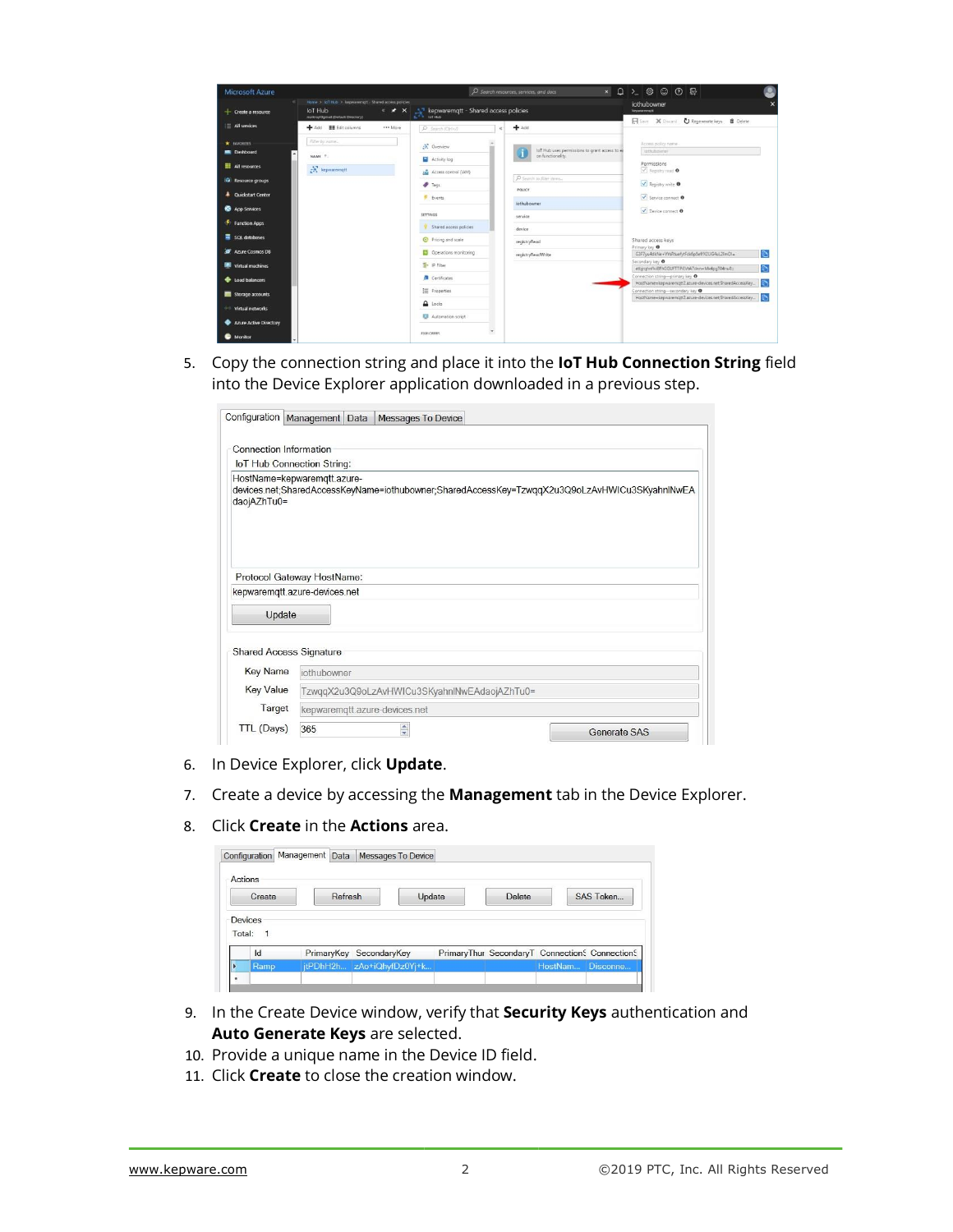- 12. Click the **SAS Token…** button in the Actions area to generate the SAS token in Device Explorer.
- 13. Copy the part of the string from this dialog starting with everything AFTER "SharedAccessSignature=" into a file for use in a later step.
- 14. The **SAS Key** copied will be provided as the MQTT Client Password in the server project in a later step.



- **Note**: Set **TTL (Days)** to a reasonably high number. This controls how long the SAS token is valid.
- 15. Click **Generate**.
- 16. In the JSON project file, add or modify an IoT MQTT agent with the following formats for the indicated properties.
- 17. Edit the MQTT Client URL with the correct <**HostName**>. <**HostName>** = HostName element in the IoT hub connection string: "iot\_gateway.MQTT\_CLIENT\_URL": "ssl://<HostName>:8883".
- 18. Edit the MQTT Client Topic with the correct <**deviceID**> and <**property bag**>. <**deviceID>** = Name of the device created in the Device Explorer. <**property bag>** = (optional) Sends each message with additional properties in a urlencoded format. Example: location=abcd&id=12345: "iot\_gateway.MQTT\_CLIENT\_TOPIC": "devices/<deviceID>/messages/events/<property bag>".
	- *Refer to the following documentation for more information about the property bag: [https://docs.microsoft.com/en-us/azure/iot-hub/iot-hub-mqtt-support.](https://docs.microsoft.com/en-us/azure/iot-hub/iot-hub-mqtt-support)*
- 19. Create security credentials. The expected formats are as follows:

Client ID: <**deviceID>** "iot\_gateway.MQTT\_CLIENT\_CLIENT\_ID": "<deviceID>"

Username: <**HostName**>/<**deviceID**> "iot\_gateway.MQTT\_CLIENT\_USERNAME": "<HostName>/<deviceID>"

Password: <**SAS Key>** where the <SAS Key> = SharedAccessSignature element when the SAS token was created with Device Explorer "iot\_gateway.MQTT\_CLIENT\_PASSWORD": "<SAS Key>"

- 20. Add an IoT item to the MQTT Client Agent.
- 21. Verify that the MQTT client agent has connected to the Azure IoT Hub by observing the event log has an entry similar to the following:

{ "timestamp": "2019-02-20T18:10:05.066", "event": "Information", "source": "TKEdge\\Runtime", "message": "MQTT agent 'MQTT Client' is connected to broker 'ssl://Edge.azure-devices.net:8883'" }